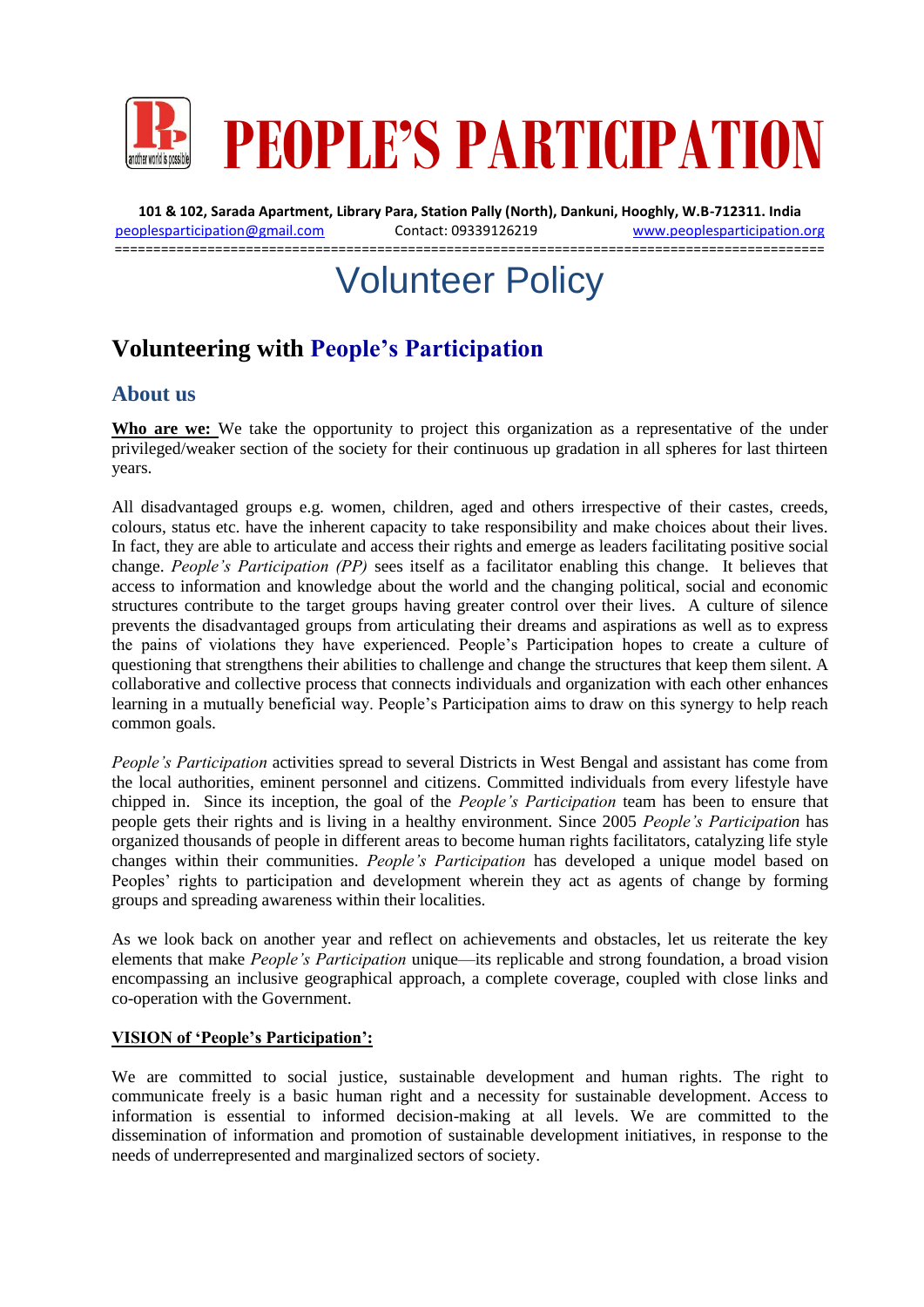For bridging the data gap and improving information availability we are committed to develop and establish an ideal medium for the Participation and exchange of a trusted and accurate source of quality information. Empowerment of the vulnerable section of the disadvantaged section; to provide basic Education, Health, Training, Recreation to the down trodden people and empowerment of women and adolescent girls of the Society. To secure "Food-Shelter- Work" for all' is our dream.

**Mission:** Our mission is to utilize the available resources in such a way that their uses can lead to substantial improvement in the quality of life of the people with whom work is being done.

**Transparency and Accountability:** We strive to develop our programmes with the involvement of the communities we claim to work with. This makes transparency a dual responsibility for us- we are as accountable to you, our donor and we are equally responsible to the communities we work with. This will be visible in the way we report back- while we send updates, event reports, and regular reports to our funders, we also ensure that the money we spend on a community is known to them.

#### **Purpose of our volunteer policy**

Our volunteer policy has been created to show our volunteers and potential volunteers that we have spent time and care in planning how volunteers will be welcomed at **People's Participation**. It also outlines that all volunteers will be treated in a fair and consistent way. It should also help our volunteers understand what support is available to them and what they can expect from us.

# **Our vision and mission for volunteering**

Volunteering is a great way to share your enthusiasm, skills and ideas whilst having fun and meeting like-minded people. By volunteering for **People's Participation** you will be making a positive contribution to community development in our area. Volunteers are vital to our work.

# **Attracting volunteers and volunteer agreement**

We have a range of opportunities for volunteers to get involved in. PP based on volunteers activities from its birth. Many registered volunteers are engaged with us to change the society. There are active and non-active volunteers force within PP. Activity in direct field, writings, documentation work, fund raising activity etc. are the activity here for the volunteers. Anyone who does not have any criminal record (punished for a criminal offence) along with identity proofs and short C.V could contact us through e-mail: [peoplesparticipation@gmail.com](mailto:peoplesparticipation@gmail.com) for volunteer work. After completion of his/her activity s/he will earn a 'Certificate of Participation'.

And on our website you can read through our volunteer role profiles. All you need to do then is to complete our very short Volunteer Registration Form. Alternatively, you can come along in person and enquire about becoming a volunteer.

Once we receive a copy of your completed registration form, a member of our team will get in touch with more information on specific opportunities and we can decide together which option best matches your interests and time availability and also our needs. Your help will be greatly appreciated and really will make a difference.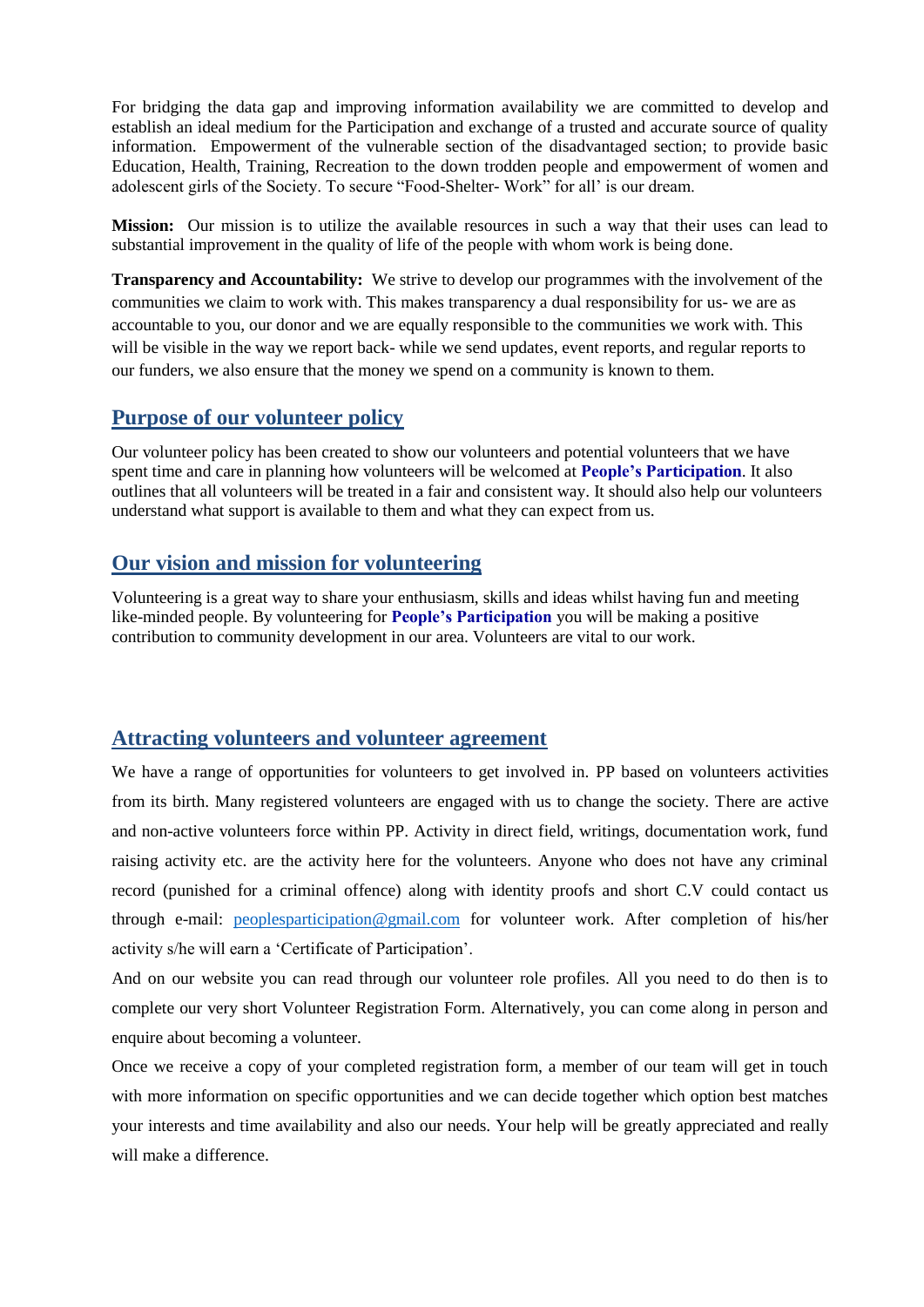# **Induction and training**

It does not matter how much you already know, as there will be opportunities to learn, and we have roles to suit every level of expertise.

There will be an induction prepared and delivered by one of our staff. This will include:

**PEOPIE:** Participation, our vision, mission and our future plans; **Participation**, our vision, mission and our future plans;

 $\Box$  the role of the volunteer;

 $\Box$  introduction to some volunteers;

 $\Box$  tour around our facilities and see some of our initiatives:

including this volunteer policy and also our Health and Safety, Expenses, Equality and Diversity and Conflict Management;

 $\Box$   $\Box$  essential procedures such as time keeping, rota;

 $\Box$  information about training and ongoing learning opportunities

There will be a trial period of four weeks to give **People's Participation** and you time to discover if you are suited to each other. A review will be made midway through the trial period and also at the end. This is not an assessment, it is just so that we can be sure that you benefit the most from the volunteering experience and maximize the time you are giving freely.

# **Support**

Our **coordinator** will offer support to you. They will remain your key contact throughout your volunteering with us. This will include regular meetings with you to discuss how you are getting on, discuss any training needs and deal with issues arising. This will also ensure that **People's Participation**  are doing all we can to make your volunteering experience an enjoyable and meaningful one.

# **Recognition and reward**

We could not do the work we do without our volunteers. To acknowledge this we will always say thank you and show appreciation for a job well done. There will always be a listening ear or shoulder to lean on.

**We will hold social events each year to celebrate our achievements; this might be a certificate presentation for volunteers or a celebration at PP's Foundation Day on 21st November. During these events you will get an opportunity to meet other volunteers and supporters of our work and share in our plans for the future.** 

**We will take opportunities in our website and Facebook page, annual general meetings, and local and national press to praise the achievements of our volunteers.**

**We have future plan to hold each year a volunteer's week where volunteers will get the opportunity to come along to presentations.**